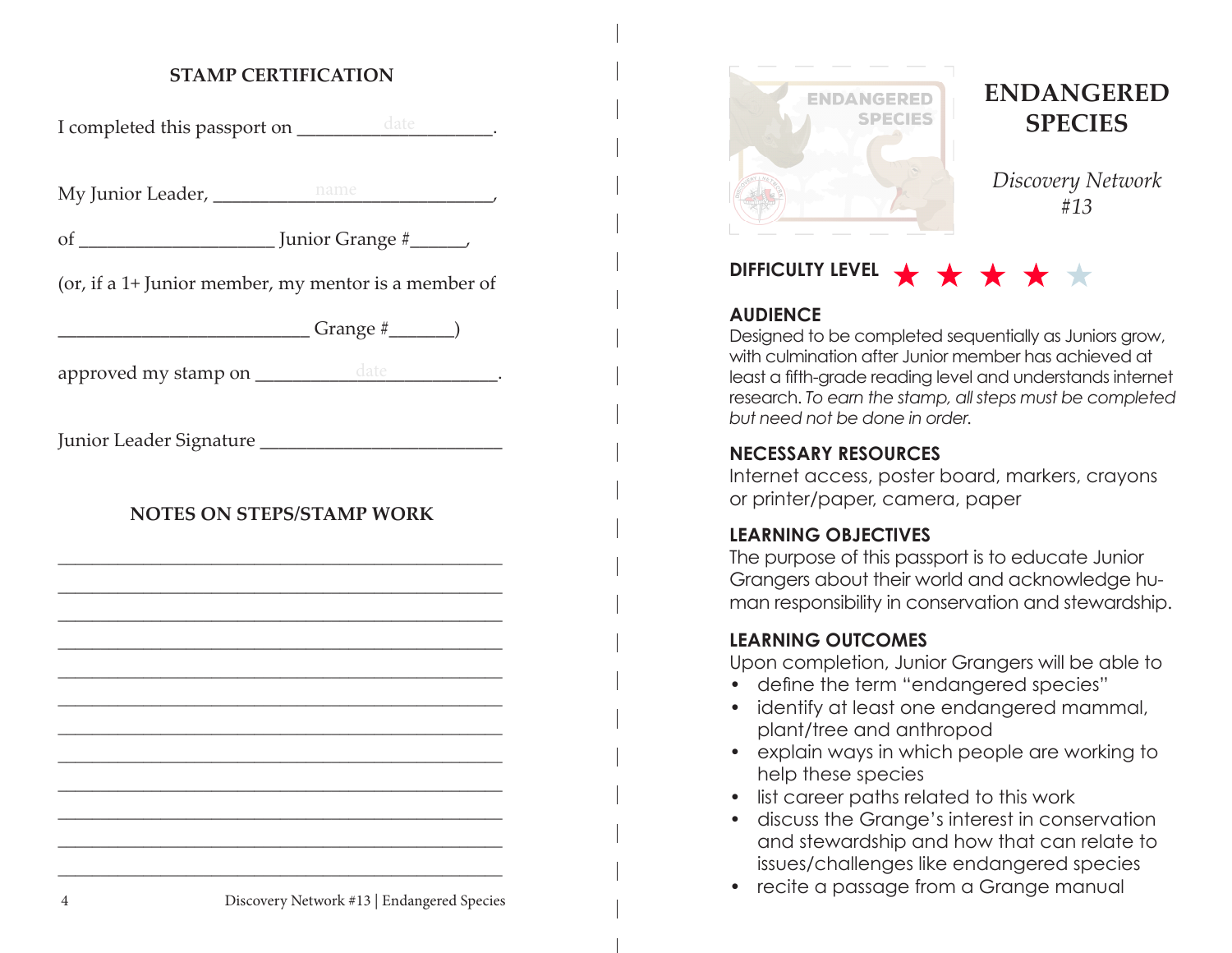## **Step 1**

Define endangered species: \_\_\_\_\_\_\_\_\_\_\_\_\_\_\_\_\_\_\_\_\_\_\_\_

### **Step 2**

Complete Junior Grange Endangered Species worksheet Date Completed: \_\_\_\_\_\_\_\_\_\_\_\_\_\_\_\_\_\_\_\_\_\_\_\_\_\_\_\_

\_\_\_\_\_\_\_\_\_\_\_\_\_\_\_\_\_\_\_\_\_\_\_\_\_\_\_\_\_\_\_\_\_\_\_\_\_\_\_\_\_\_\_\_\_\_\_\_\_\_\_\_ \_\_\_\_\_\_\_\_\_\_\_\_\_\_\_\_\_\_\_\_\_\_\_\_\_\_\_\_\_\_\_\_\_\_\_\_\_\_\_\_\_\_\_\_\_\_\_\_\_\_\_\_

### **Step 3**

Research a plant or tree on the endangered species list Plant/tree: \_\_\_\_\_\_\_\_\_\_\_\_\_\_\_\_\_\_\_\_\_\_\_\_\_\_\_\_\_\_\_\_\_\_

## **Step 4**

Research an anthropod on the endangered species list Antropod: \_\_\_\_\_\_\_\_\_\_\_\_\_\_\_\_\_\_\_\_\_\_\_\_\_\_\_\_\_\_\_\_\_\_\_

## **Step 5**

Research a mammal on the endangered species list Mammal:  $\blacksquare$ 

## **Step 4**

Create a brochure about one of the endangered species you researched with information you found including what is being done or what people can do to help the species and pass it out to your Junior **Grange** 

> Date Completed: \_\_\_\_\_\_\_\_\_\_\_\_\_\_\_\_\_\_\_\_\_\_\_\_\_\_ \_\_\_Plant/tree \_\_\_Anthropod \_\_\_Mammal

# **Step 6**

Create a poster board display about a different endangered species you researched with information you found and what people can do about it, and have it displayed at your local Grange or any other public area or use it as a school project

Date Completed:

\_\_\_Plant/tree \_\_\_Anthropod \_\_\_Mammal

## **Step 7**

Give an oral presentation on the final endangered species you researched to your Junior or Subordinate Grange or in school or another public setting Date Completed: \_\_\_\_\_\_\_\_\_\_\_\_\_\_\_\_\_\_\_\_\_\_\_\_\_\_

\_\_\_Plant/tree \_\_\_Anthropod \_\_\_Mammal

## **Step 8**

Visit a zoo, aquarium, national park or other location to see endangered or unique animals; take pictures of different species while visiting and submit your favorite/best into a local, State or National photography contest

## **Step 9**

Send a Thank You card to a wildlife ranger at: Ranger c/o World Wildlife Fund, 1250 24th Street NW, Washington, DC 20037. (Make sure to mention you're a Junior Granger!) Date Completed:

## **Step 10**

| Research a wildlife protection career and pres-    |
|----------------------------------------------------|
| ent information about it (oral or written) to your |
| Junior Grange or another group of young people     |
| Date Completed:                                    |
|                                                    |

Name of Career:

## **Step 11**

Identify and recite one passage from a Junior Grange or Subordinate Grange manual that has to do with conservation, stewardship or husbandry that you think has application to this passport Date Completed: \_\_\_\_\_\_\_\_\_\_\_\_\_\_\_\_\_\_\_\_\_\_\_\_\_

Text & page: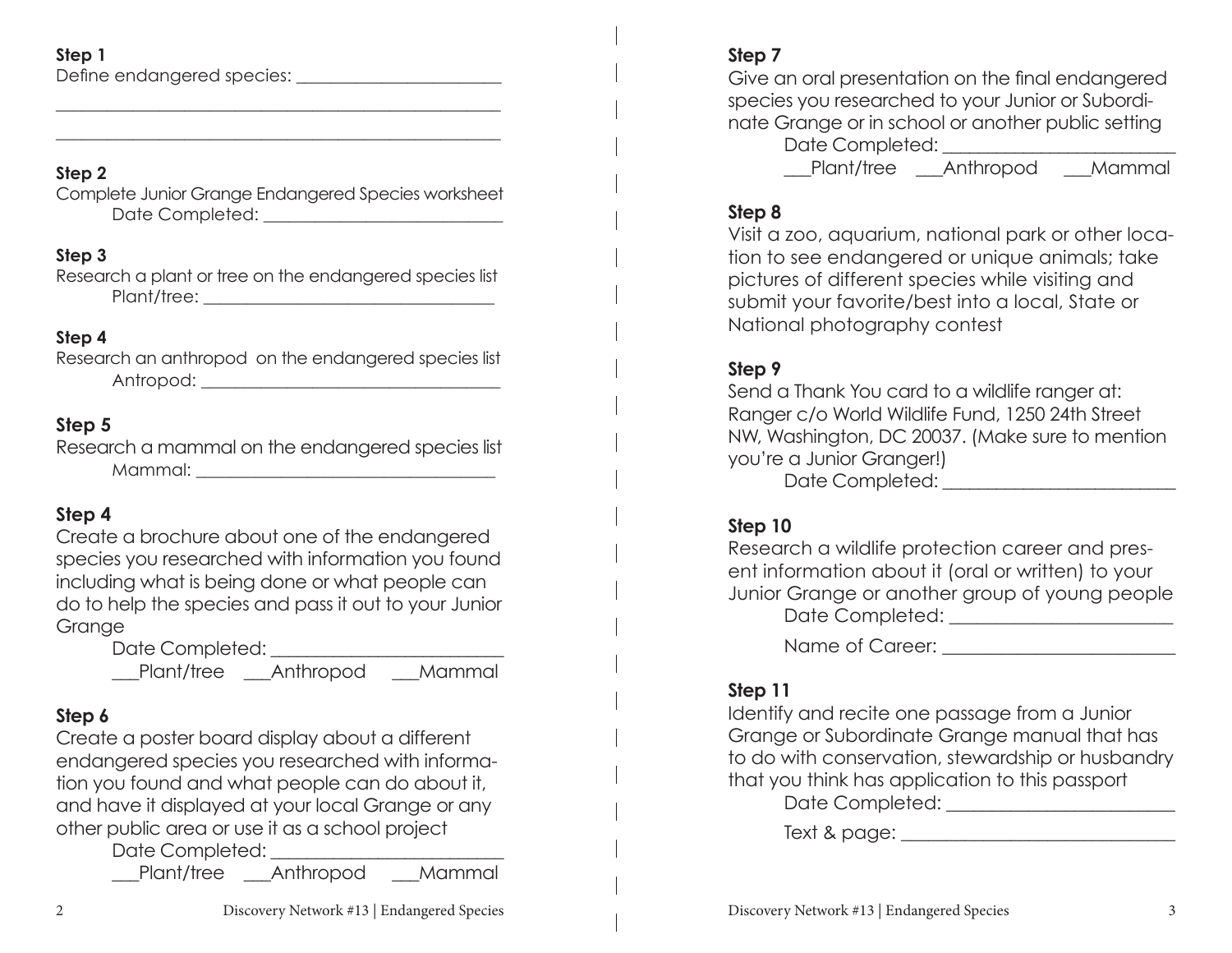# Junior Grange Endangered Species Worksheet



*Associated with Discovery Network Passport #13*

While there have been several amendments to the original law, the Endangered Species Act (ESA) that stands today was originally signed into law in what year?  $\frac{1}{\sqrt{1-\frac{1}{\sqrt{1-\frac{1}{\sqrt{1-\frac{1}{\sqrt{1-\frac{1}{\sqrt{1-\frac{1}{\sqrt{1-\frac{1}{\sqrt{1-\frac{1}{\sqrt{1-\frac{1}{\sqrt{1-\frac{1}{\sqrt{1-\frac{1}{\sqrt{1-\frac{1}{\sqrt{1-\frac{1}{\sqrt{1-\frac{1}{\sqrt{1-\frac{1}{\sqrt{1-\frac{1}{\sqrt{1-\frac{1}{\sqrt$ 

Name the three levels of "threatened" species.

| There are two federal agencies that are considered "leads" in regards to endangered<br>species. What are they?               |
|------------------------------------------------------------------------------------------------------------------------------|
| List seven reasons why species become endangered: ______________________________                                             |
|                                                                                                                              |
|                                                                                                                              |
| ,我们也不会有什么。""我们的人,我们也不会有什么?""我们的人,我们也不会有什么?""我们的人,我们也不会有什么?""我们的人,我们也不会有什么?""我们的人                                             |
|                                                                                                                              |
|                                                                                                                              |
| About how many endangered species are currently listed in your state? _________________                                      |
|                                                                                                                              |
|                                                                                                                              |
| What are the maximum criminal penalties for violating the ESA? \$______________ in fines<br>and __________________ in prison |

RESOURCE: 

Use the U.S. Fish and Wildlife Service's Endangered Species Search Map to learn about species that are listed in your state/area: www.fws.gov/endangered/species/index.html